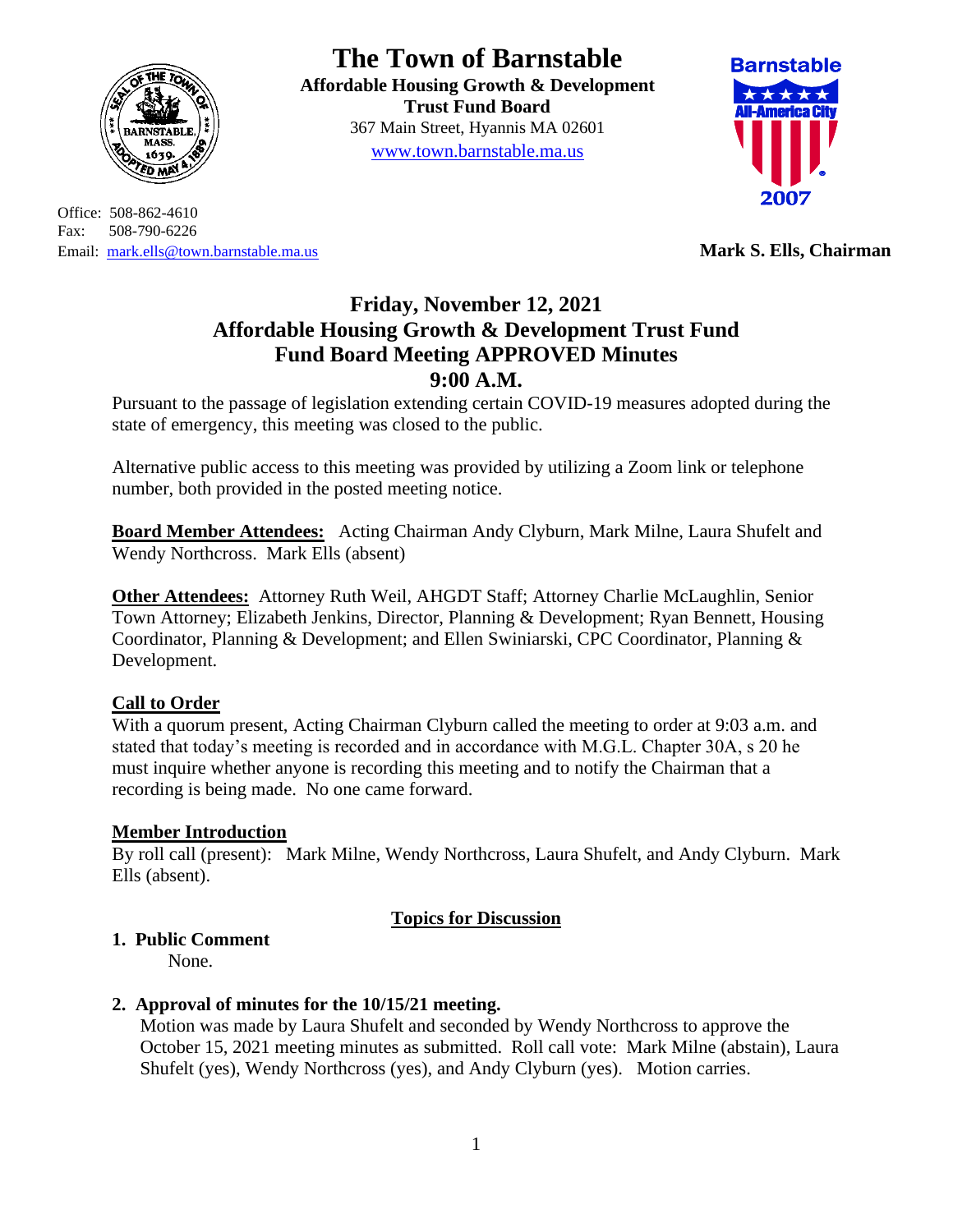## **3. Review of the Notice of Funding Availability (NOFA) for Fiscal Year 2022-2023.**

Ruth reviewed the revisions that were discussed at the previous Trust Board meeting:

- Income Definitions Clarification that it is based on the targeted Area Median Income and not on the eligible occupant's specific income. Laura Shufelt suggested the use of the word household throughout the NOFA in place of family.
- A positive statement that an applicant who applied for predevelopment funds would still be eligible for development activity funds.
- Development Activities: Affordable Housing-Incentives to encourage property owners who are converting existing market rate units to affordable housing. Reimbursement would be in addition to funding awarded only if application is approved.
- Evaluation Criteria-Housing Priorities. New bullet from the 2021 CPC Plan-Whether the housing is harmonious in design and scale with the surrounding community. After discussion it was agreed that the word "scale" should be removed from this reference for NOFA purposes.
- It had been identified that the logistics for filing an application were not clear. Submission criteria is more detailed as to what is expected and will be posted on the website along with the updated Applications.
- After discussion it was agreed that Ruth will work with Laura on a brief bullet to be included in this section regarding the need for inspection of the units the Trust is funding.

Motion was made by Wendy Northcross and seconded by Laura Shufelt to approve the Notice of Funding Availability (NOFA) for Fiscal Year 2022-2023 as amended. Roll call vote: Mark Milne (yes), Wendy Northcross (yes), Laura Shufelt (yes), and Andy Clyburn (yes). Motion carries.

# **4. Update on future staffing for the Trust.**

Elizabeth Jenkins shared that she has been working with Bill Cole seeking an individual to enter into an employment contract and noted that they are working through firming up the job description and the exact terms. She said they would like to start looking for someone who would meet the qualifications now, and in the event such an individual could not be found, there is the option of seeking a firm or agency to provide these services. Elizabeth said that the Trust Administrator develops all of the documentation necessary to facilitate the marketing and award of Trust funds and will work with the Legal Department as well. Other supporting duties, administrative or otherwise, would be performed by other town or Trust employees. Elizabeth agreed to forward the job description for the Trust Administrator to each Trust member separately for their review and discussion at the next meeting.

# **5. Discussion of advertising for the Trust's Notice of Funding Availability (NOFA).**

Ruth reviewed the previous advertising that was undertaken for the first NOFA noting that the Director of Communications did a Press Release for the Town's press list; all Town employees; and a list of developers from Arden and Laura. Ruth noted that now that the NOFA is finalized, they want to do a one page sheet to give out to potential developers that Elizabeth and her team are dealing with, to notify of availability of these Trust funds. In the previous release, Lynne put the NOFA on the website under "New in the News". Ruth offered these suggestions for the new NOFA and noted that people that are interest already in creating affordable housing will know about this option. Additional suggestions by Wendy were for the Town Manager to mention the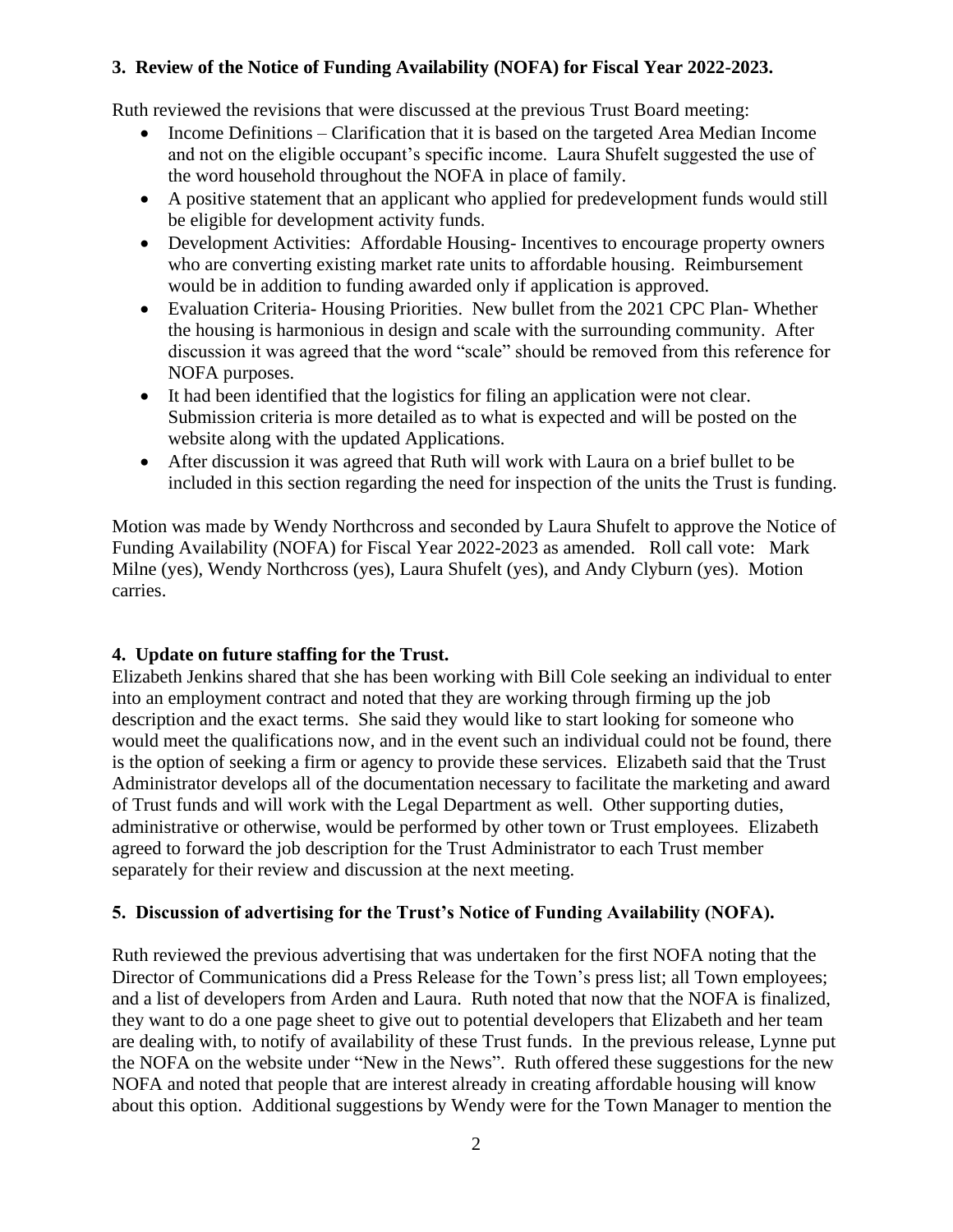NOFA on Channel 18, contact the Cape Cod Chamber to ask them to include it in their newsletter and to leverage relationships with the media such as Cape Cod Times and the Barnstable Patriot to run a story about the Trust's efforts. It was agreed that Lynne Poyant will be invited to attend the next Trust meeting where this will be discussed further.

#### **6. Discussion of the progress in creating a Regional Housing Services Office through Barnstable County.**

Laura Shufelt shared that there has not been any progress on this that she is aware. She noted that there was supposed to be a survey sent out to Cape Cod towns to find out what they would like to see for services. Laura said that staff has submitted a list of questions to the County that they can use, however a survey has not gone out to her knowledge, but it will be coming back to the Home Consortium Advisory Board which she is a member. Laura also said that the Community Development Partnership (CDP) is interested in doing something on the Lower Cape and it may not end up being countywide. Laura shared that the County said they could fund one employee within their budget.

### **7. Discussion on the methodology for rent calculations for housing units funded by the Trust.**

Ruth referred to the Table of Income & Rent Limits 2021 and noted that the table was created as additional guidance to Trust applicants and specifically identifies that there are different calculations for rent and also for sales prices depending upon the funding source. It will inform applicants that there are two standards that vary depending upon how the project is subsidized. If only Trust funds are used to subsidize a project, the LIP process will be used in order to be counted in the Town's inventory. If the project has other subsidized funding sources along with the Trust funds, the calculations will be dictated by the HUD. Elizabeth Jenkins noted that the formulas change annually and there should be an offline conversation on how to update calculations in the future. After discussion, Mark Milne suggested, and it was agreed that this chart should become an addendum to the NOFA for rental calculations only.

#### **8. Discussion on establishing protocols for the inspection of existing market rate units seeking funding to be converted into affordable units.**

Ruth noted that the conversion of market rate units into affordable ones is a priority of the Trust and CPA. To ensure that housing is safe and habitable, an inspection that goes beyond the State sanitary code inspection of minimum standards for human habitation is needed. This inspection will include structural integrity of the unit and the various systems to ensure that the unit will last a significant period of time. Ruth suggested an RFQ to have an inspector on call that the Trust could use. There was discussion regarding the sequencing and responsibility for the home inspection after which it was decided that in order to ensure consistency in the inspections and encourage conversion applicants, the Trust would pay for the inspections. Laura Shufelt noted that there are existing templates that can be used as a basis for the inspections that are quite comprehensive.

Motion was made by Wendy Northcross and seconded by Laura Shufelt that the Trust Application for Development Funds include a requirement that existing units be inspected at the Trust's expense and that staff is directed to put out an RFQ to establish available inspectors for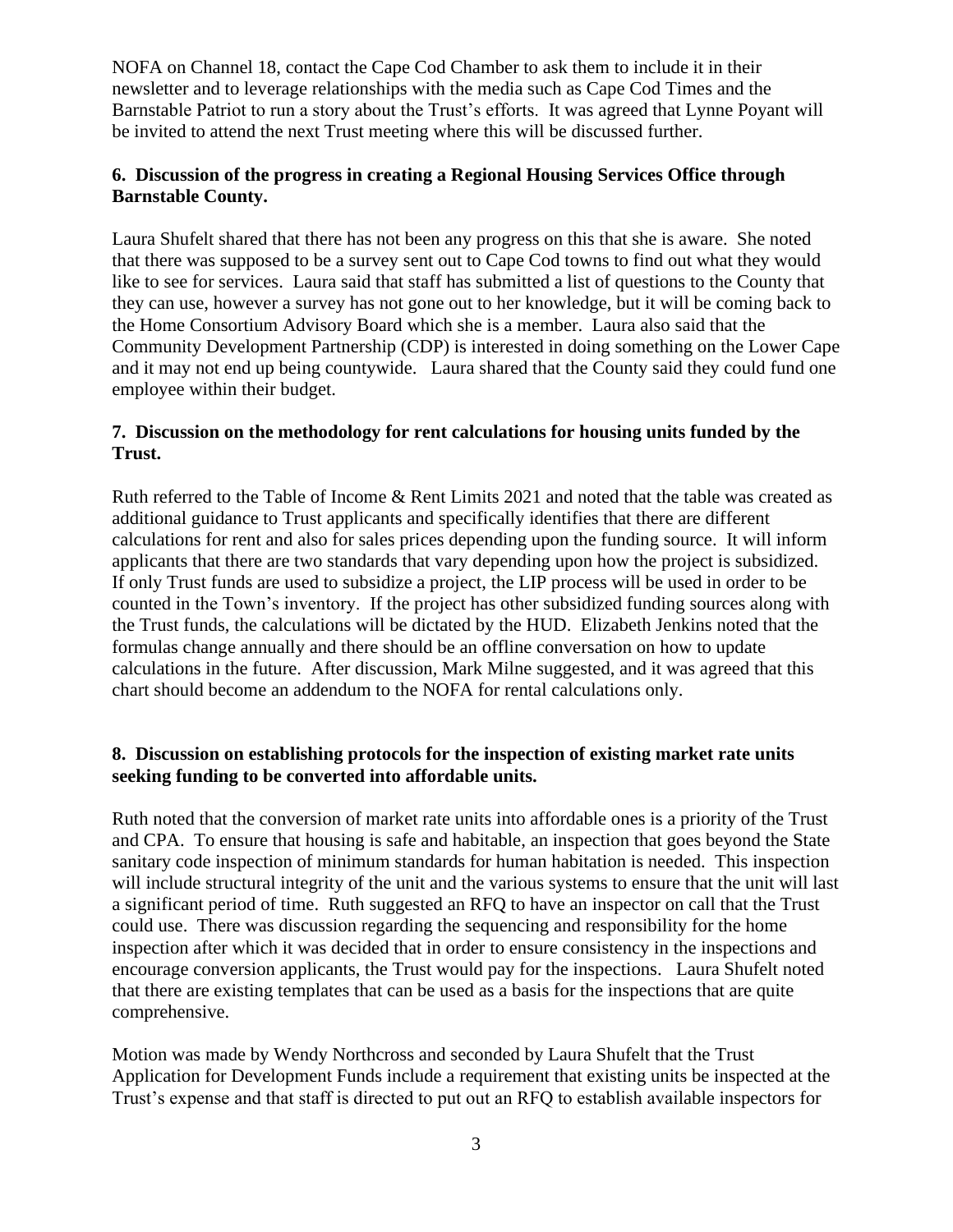that purpose. Roll Call Vote: Mark Milne (yes), Laura Shufelt (yes), Wendy Northcross (yes), Andy Clyburn (yes). Motion carries.

## **9. Review of the Trust's Quarterly Report for the period from August 1, 2021 through October 31, 2021 to be submitted to the Community Preservation Committee (CPC).**

Ruth reviewed the Trust's Quarterly Report listing Funding Activities: Issuance of the Notice of Funding Availability (NOFA) for FY 2022-2023; creation of partnerships to leverage Community Preservation Act Funds for Community Housing by exploring the possibility of being one of the Gateway cities which combines Community Preservation Act (CPA) funding and Massachusetts Housing Partnership (MHP's) ONE + Mortgage program; potential use of town-owned parcels for the development of affordable housing. Pending Expenditures are the grant to the Cape and Island Veterans Outreach Center, Inc located in Dennis; and the award of \$1.4 million dollars to Standards Holdings. Andy Clyburn noted that the report should reflect that the Trust is working in coordination with the Town for potential use of town-owned parcels for affordable housing. Mark Milne noted that the quarterly report should be updated to report the return of funds awarded to Housing Assistance Corporation.

Motion was made by Laura Shufelt and seconded by Wendy Northcross to approve the Quarterly Report as amended. Roll call vote: Laura Shufelt (yes), Mark Milne (yes), Wendy Northcross (yes), and Andy Clyburn (yes). Motion carries.

### **10. Discussion of whether the Trust wants to submit comments on the 2022 Community Preservation Committee's Goals and Yearly Plan.**

Ruth reviewed the draft letter to CPC providing comments on the housing section of the CPC Plan. Ruth said the letter is focused on the sections of the 2021 CPC Plan's listed priorities for Community Housing. She said that since the Trust is now sending out a NOFA and is the designated entity to disburse CPC funds, it would be very confusing if the priorities in the CPC FY 2022 Plan were different than the ones the Trust has adopted. Ruth noted that Elizabeth Jenkins has graciously offered to work with the CPC Chair and members to deal with updating the housing portions of the Plan to reflect recent housing changes. Andy suggested that the letter should include the fact that Elizabeth will be assisting CPC to update the CPC Plan to also reflect the latest priorities of the Town and Villages that have gone through recent planning processes. Elizabeth Jenkins said that she will be present at the Annual CPC meeting on Monday to discuss and let CPC members know of the availability of staff to support them. Laura noted that the CPC Plan needs a lot of updating and is in support of adding a comment to the letter that because the Planning Director is working with CPC to update all other CP categories, the Trust is focusing only on the priorities for Community Housing.

Motion was made by Wendy Northcross and seconded by Laura Shufelt to approve the suggested changes to the letter as presented. Mark Milne (yes), Laura Shufelt (yes), Andy Cyburn (yes), Wendy Northcross (yes). Motion carries.

#### **11. Correspondence.**

None.